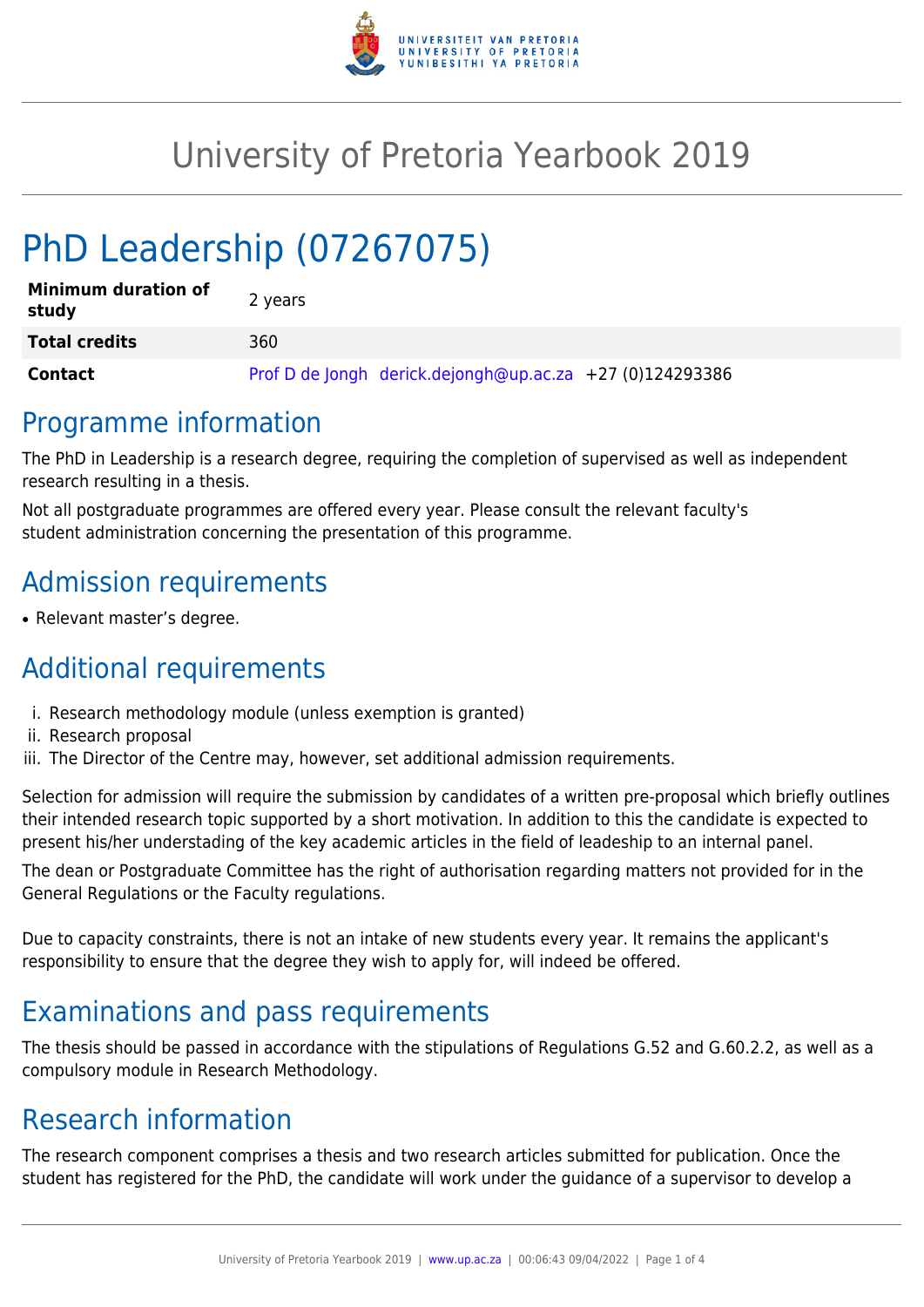

detailed research proposal in accordance with Centre guidelines and regulations. The proposal must be defended during a formal presentation presented to the Centre PhD committee and must be officially approved by all relevant committees before the candidate can commence with his/her research. The candidate will continue his/her research under the guidance of his/her supervisor until the research is completed according to the rules and regulations of the University. A public defence of the final thesis is compulsory and forms part of the final examination. Two research articles, based on the candidate's research, must be submitted for publication to a recognised accredited journal. At least one of these must be accepted for publication. These articles are a compulsory condition for the degree to be conferred on the candidate. The research component contributes 100% towards the total requirement for the degree.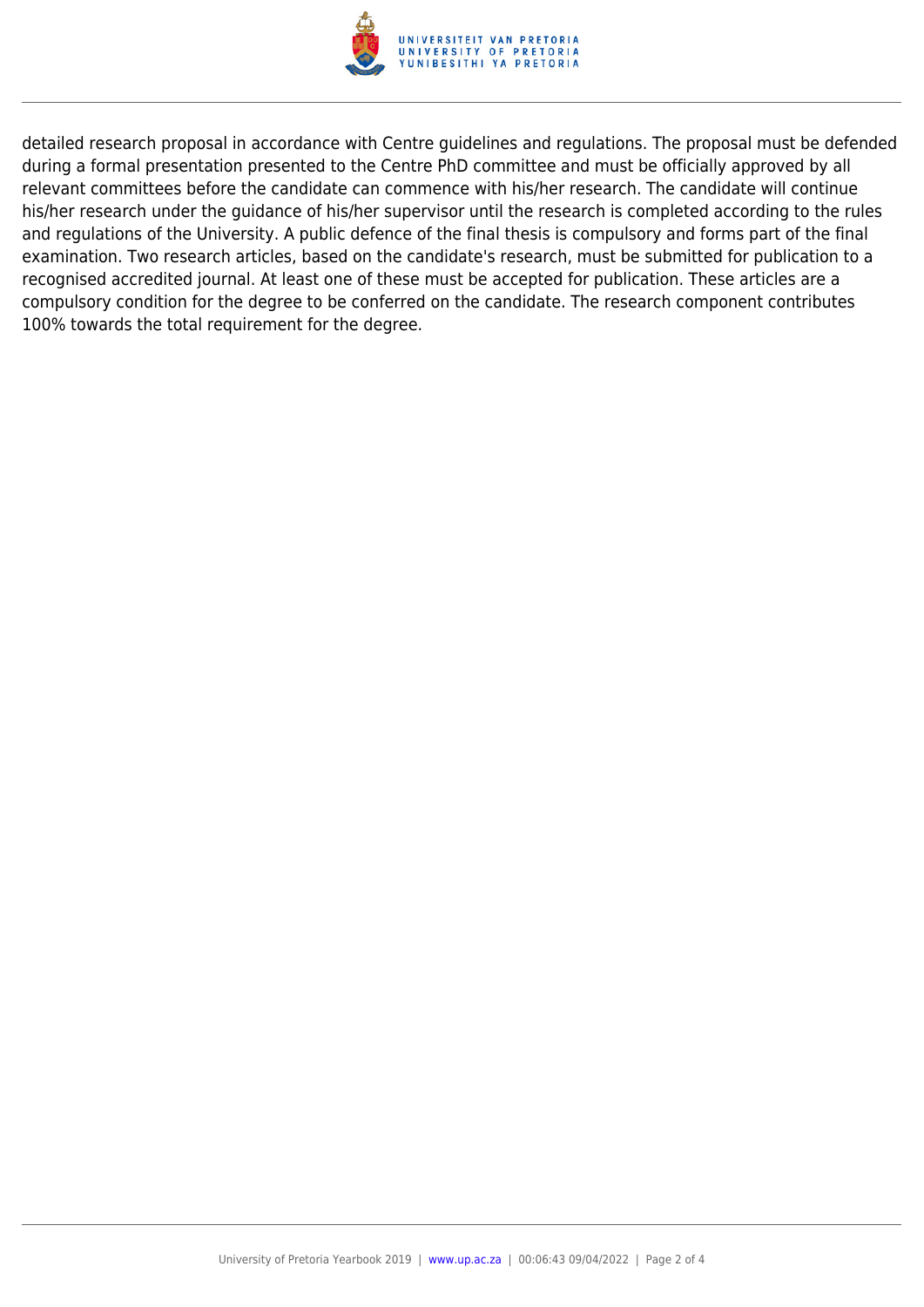

## Curriculum: Year 1

**Minimum credits: 361**

### **Core modules**

### **Research proposal: Leadership 900 (OBS 900)**

| <b>Module credits</b>         | 0.00                           |
|-------------------------------|--------------------------------|
| <b>Prerequisites</b>          | No prerequisites.              |
| <b>Language of tuition</b>    | Module is presented in English |
| <b>Department</b>             | <b>Business Management</b>     |
| <b>Period of presentation</b> | Year                           |

#### **Module content**

The philosophy of science; Scientific thinking and research action. Science and theory; Academic writing; research structure/theses; sources and referencing. Pathway theories and critiquing the body of knowledge for each pathway. Advanced qualitative research methods; Advanced quantitative research methods; Proposal design and defence.

#### **Thesis: Leadership 996 (OBS 996)**

| <b>Module credits</b>         | 360.00                         |
|-------------------------------|--------------------------------|
| <b>Prerequisites</b>          | No prerequisites.              |
| Language of tuition           | Module is presented in English |
| <b>Department</b>             | <b>Business Management</b>     |
| <b>Period of presentation</b> | Year                           |